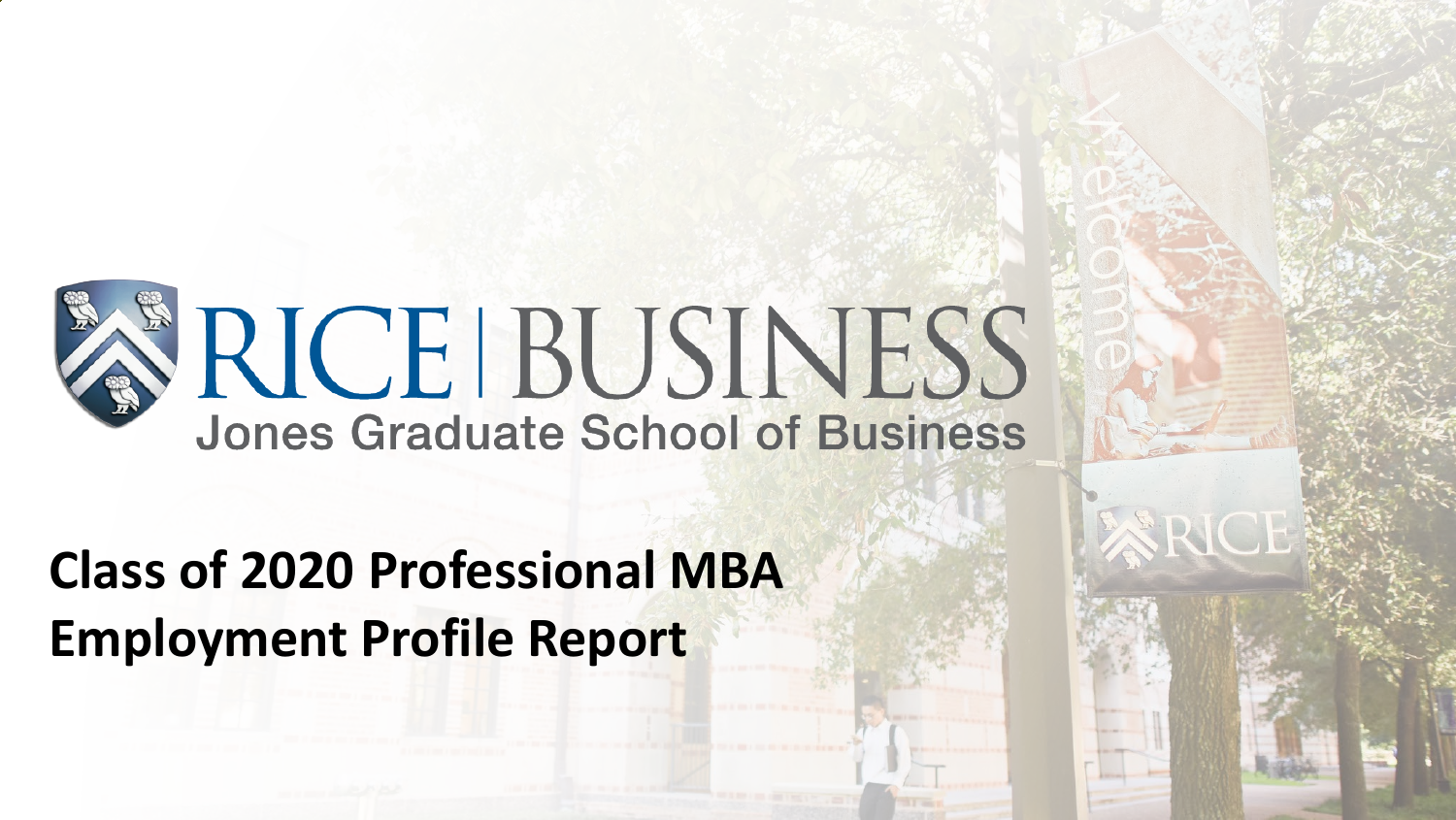#### Executive Summary

The Career Development Office is pleased to present the **Class of 2020 Professional MBA Employment Profile Report**. This report was developed using the MBA CSEA Standards for Reporting Part-time Employment Profile.

In spite of a global pandemic and a challenging oil & gas job market, our Professional MBA graduates demonstrated resiliency and fortitude in their job search. Graduates accepted positions within a wide range of industries and job functions, including many who pivoted their careers into new job levels and companies. I am thankful to the Rice Business community of faculty, staff, alumni, and students for coming together to support our Professional MBA graduates in realizing their career goals.

Go Owls!

Philip Heavilin II, *Executive Director* Career Development Office

#### **Key Highlights:**

- **43%** of the class provided their employment status
- Top 3 **industries** include: Energy (**31.3%**), Consulting (**22.4%**), Financial Services (**14.9%**)
- Top 3 **functions** include: Consulting and Finance (both at **24.5%**), Marketing/Sales (**11.9%**)
- **89.2%** accepted positions in the Southwest
- Average base salary: **\$132,419**
- Average signing bonus: **\$25,967**
- **48%** accepted positions from school-facilitated activities
- 24% continued with their current employer, either in new roles or keeping same role
- **20.9%** changed companies
- **61.2%** changed level of position
- **9%** changed industries

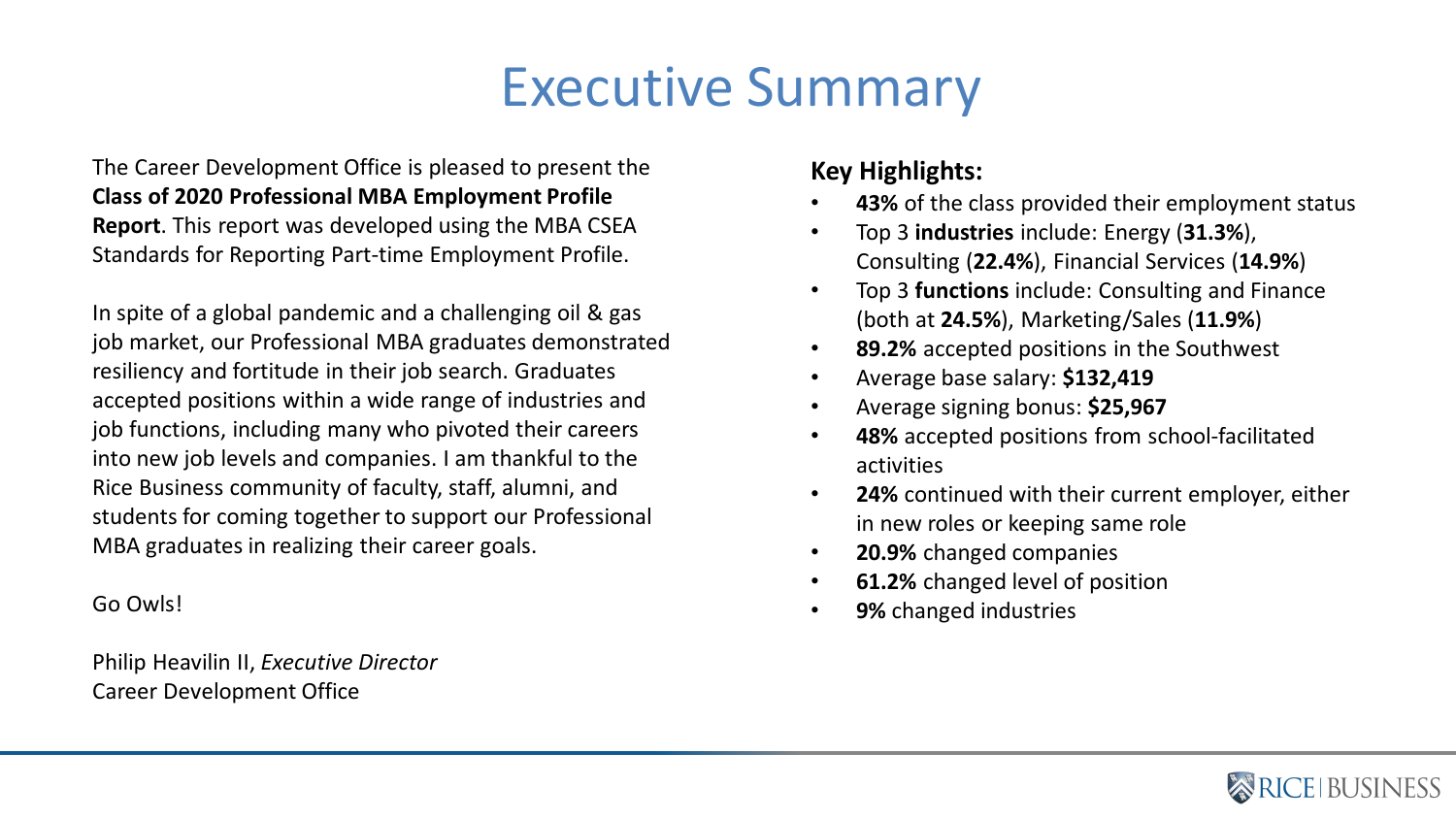#### Accounting For All Part-Time Graduates By Program **Delivery**

|                                        | <b>In-Person</b> | <b>Online</b> | <b>Hybrid</b> | Total |
|----------------------------------------|------------------|---------------|---------------|-------|
| Employed                               | 67               |               |               | 67    |
| <b>Started / Starting Own Business</b> |                  |               |               |       |
| Unemployed                             | 15               |               |               | 15    |
| No Recent Information                  |                  |               |               |       |
| Left the Workforce                     |                  |               |               |       |
| Total                                  | 195              |               |               | 195   |

#### **Notes**

1. Only includes data for outcomes collected within 5 months of the student's graduation date.

2. "Employed" graduates includes students who reported any of the following outcome types: Accepted Offer, Sponsored Job, Continuing Current Job, Staying in Current Role, Returning to Family Business. Depending on how your site is configured, some of these outcome types may not be enabled.

3. "Started / Starting Own Business" graduates include students who reported an "Own Venture" outcome type.

4. "Unemployed" graduates include students who reported a "Seeking Employment (Unemployed)" outcome type.

5. "No Recent Information" include students who have a "No Recent Information Available" outcome type.

6. "Left the Workforce" includes students who reported reported any of the following outcome types: Continuing Education, Postponing Job Search, Not Seeking (Other Reasons), Taking time off (more than 4 months), Caring for or starting a home or family. Depending on how your site is configured, some of these outcome types may not be enabled.

7. Students can appear in the "Excluded" warning message if one or more of the following criteria are true: 1) Accepted offer with no accepted date or accepted date greater than 4 months after graduation 2) "Reported Date" is greater than 5 months after graduation 3) Student has no reported outcome.

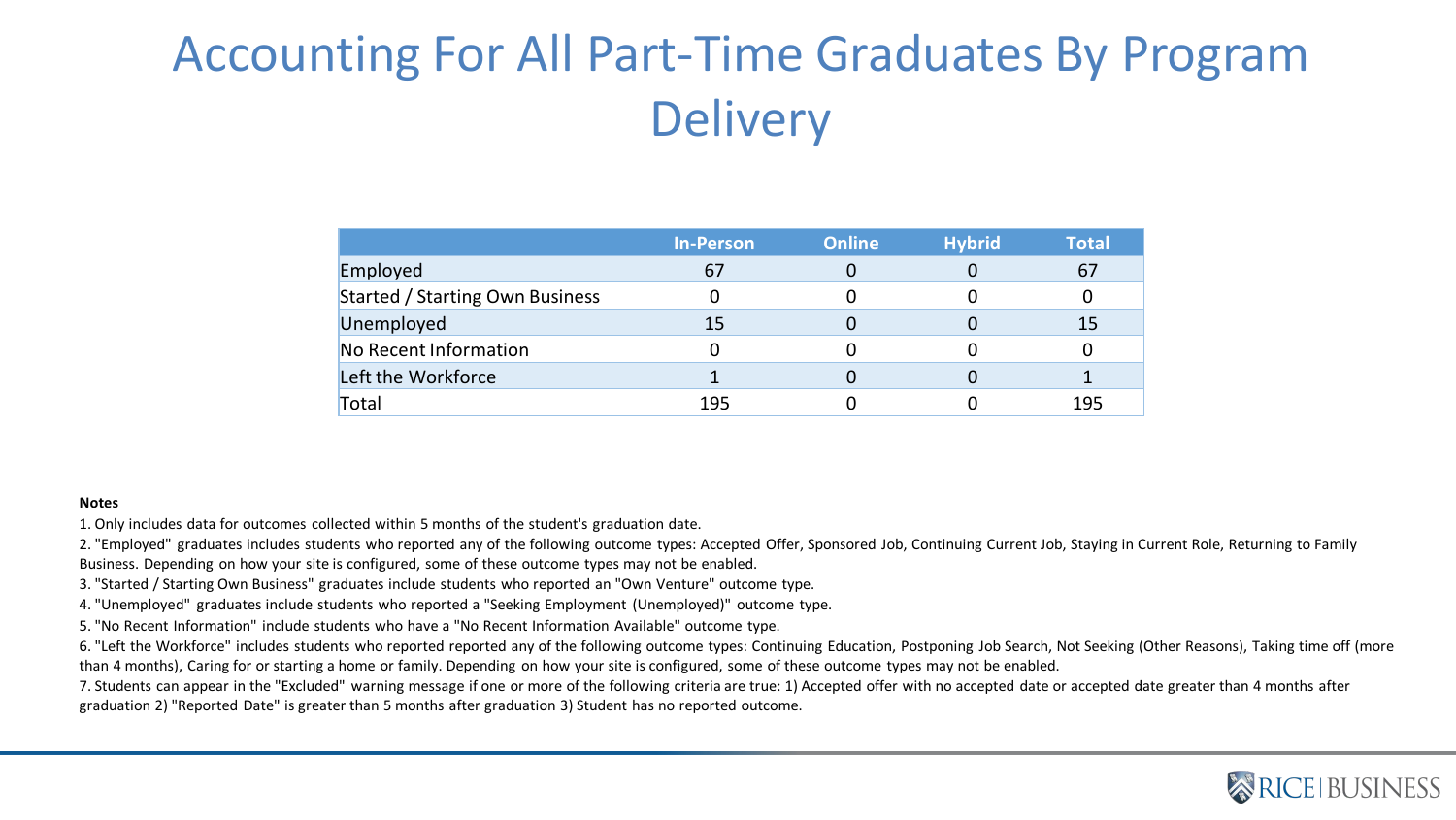### Employment By Industries

| <b>Industry</b>                    | <b>Employed Graduates</b> |         | <b>Mean Base Salary</b> | <b>Median Base Salary</b> | <b>Low Base Salary</b> | <b>High Base Salary</b> |
|------------------------------------|---------------------------|---------|-------------------------|---------------------------|------------------------|-------------------------|
|                                    | <b>Number</b>             | Percent |                         |                           |                        |                         |
| <b>Consulting</b>                  | 15                        | 22.4%   | \$132,333               | \$135,000                 | \$90,000               | \$160,000               |
| <b>Consumer Packaged Goods</b>     | $\mathcal{L}$             | 3.0%    | I/D                     | I/D                       | I/D                    | I/D                     |
| <b>Financial Services</b>          | 10                        | 14.9%   | \$140,800               | \$150,000                 | \$70,000               | \$175,000               |
| Healthcare (Including Products and |                           |         |                         |                           |                        |                         |
| Services)                          | 6                         | 9.0%    | \$107,083               | \$91,500                  | \$87,000               | \$165,000               |
| Manufacturing                      | 4                         | 6.0%    | \$120,000               | \$122,500                 | \$100,000              | \$135,000               |
| Energy                             | 21                        | 31.3%   | \$145,200               | \$140,000                 | \$95,200               | \$238,000               |
| Technology                         | 6                         | 9.0%    | \$128,231               | \$122,500                 | \$114,386              | \$165,000               |
| <b>Other</b>                       | 3                         | 4.5%    | \$95,000                | \$100,000                 | \$85,000               | \$100,000               |
| <b>Total Reporting</b>             | 67                        | 100%    | \$132,419               | \$130,000                 | \$70,000               | \$238,000               |

#### Notes

1. Only includes data for outcomes collected within 5 months of the student's graduation date.

2. Only includes data for accepted jobs within 4 months of the student's graduation date.

3. Compensation statistics do not include values where the student entered \$0 or did not respond.

4. The percentage of students for whom there is usable salary information is 100%. (This calculation is made by dividing the number of employed graduates for whom you have useable salary information/total employed graduates).

5. "Employed Graduates" includes students who reported any of the following outcome types: Accepted Offer, Sponsored Job, Continuing Current Job, Staying in Current Role, Returning to Family Business. Depending on how your site is configured, some of these outcome types may not be enabled.

6. I/D refers to instances with insufficient data. MBA Standard guidelines require a minimum of three data points for each category and that the number of data points is equal to or greater than one percent of full-time graduates seeking employment. Data points not meeting both requirements will still display the number of employed graduates, but will show "I/D" for all salary calculations.

7. Employed graduates without known salary information are included in the leftmost 'Employed Graduates' columns, but are not included in the salary calculations.

8. Employed graduates without known Industry are excluded from the table, and will appear in the "Excluded" warning message.

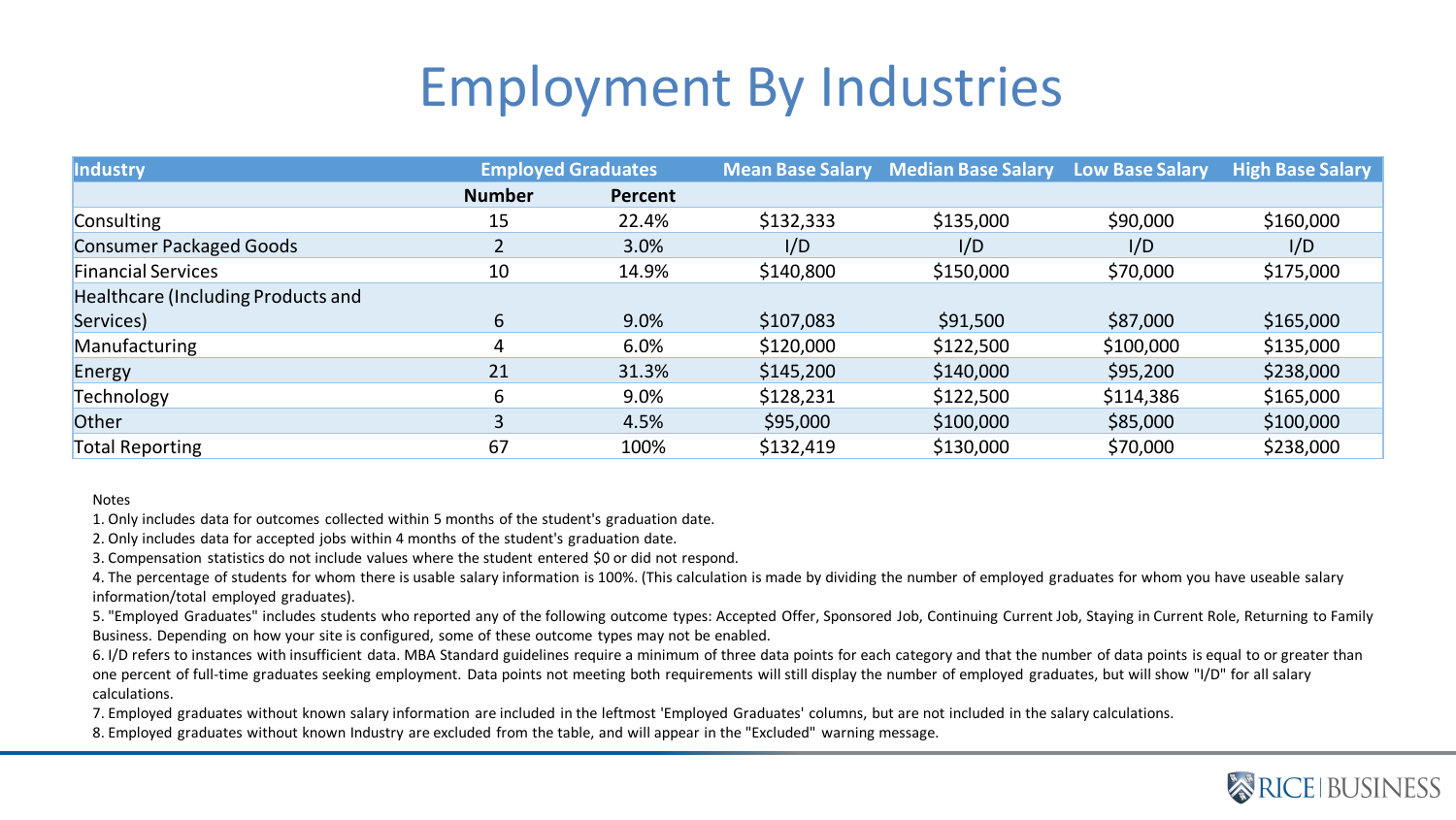### Employment By Professional Functions

| <b>Function</b>               | <b>Employed Graduates</b> |         | <b>Mean Base Salary</b> | <b>Median Base Salary</b> | <b>Low Base Salary</b> | <b>High Base Salary</b> |
|-------------------------------|---------------------------|---------|-------------------------|---------------------------|------------------------|-------------------------|
|                               | <b>Number</b>             | Percent |                         |                           |                        |                         |
| Consulting                    | 17                        | 25.4%   | \$132,353               | \$135,000                 | \$90,000               | \$182,000               |
| <b>Finance</b>                | 17                        | 25.4%   | \$132,941               | \$142,000                 | \$70,000               | \$180,000               |
| <b>General Management</b>     |                           | 9.0%    | \$122,000               | \$120,000                 | \$87,000               | \$165,000               |
| <b>Human Resources</b>        |                           | 1.5%    | I/D                     | I/D                       | I/D                    | I/D                     |
| Marketing/Sales               |                           | 11.9%   | \$120,923               | \$117,193                 | \$100,000              | \$160,000               |
| <b>Information Technology</b> |                           | 1.5%    | I/D                     | I/D                       | I/D                    | I/D                     |
| Operations/Logistics          | 6                         | 9.0%    | \$122,083               | \$122,500                 | \$85,000               | \$165,000               |
| Other                         | 11                        | 16.4%   | \$151,564               | \$140,000                 | \$90,000               | \$238,000               |
| <b>Total Reporting</b>        | 67                        | 100%    | \$132,419               | \$130,000                 | \$70,000               | \$238,000               |

Notes

1. Only includes data for outcomes collected within 5 months of the student's graduation date.

2. Only includes data for accepted jobs within 4 months of the student's graduation date.

3. Compensation statistics do not include values where the student entered \$0 or did not respond.

4. The percentage of students for whom there is usable salary information is 100%. (This calculation is made by dividing the number of employed graduates for whom you have useable salary information/total employed graduates).

5. "Employed Graduates" includes students who reported any of the following outcome types: Accepted Offer, Sponsored Job, Continuing Current Job, Staying in Current Role, Returning to Family Business. Depending on how your site is configured, some of these outcome types may not be enabled.

6. I/D refers to instances with insufficient data. MBA Standard guidelines require a minimum of three data points for each category and that the number of data points is equal to or greater than one percent of full-time graduates seeking employment. Data points not meeting both requirements will still display the number of employed graduates, but will show "I/D" for all salary calculations.

7. Employed graduates without known salary information are included in the leftmost 'Employed Graduates' columns, but are not included in the salary calculations.8. Employed graduates without known Function are excluded from the table, and will appear in the "Excluded" warning message.

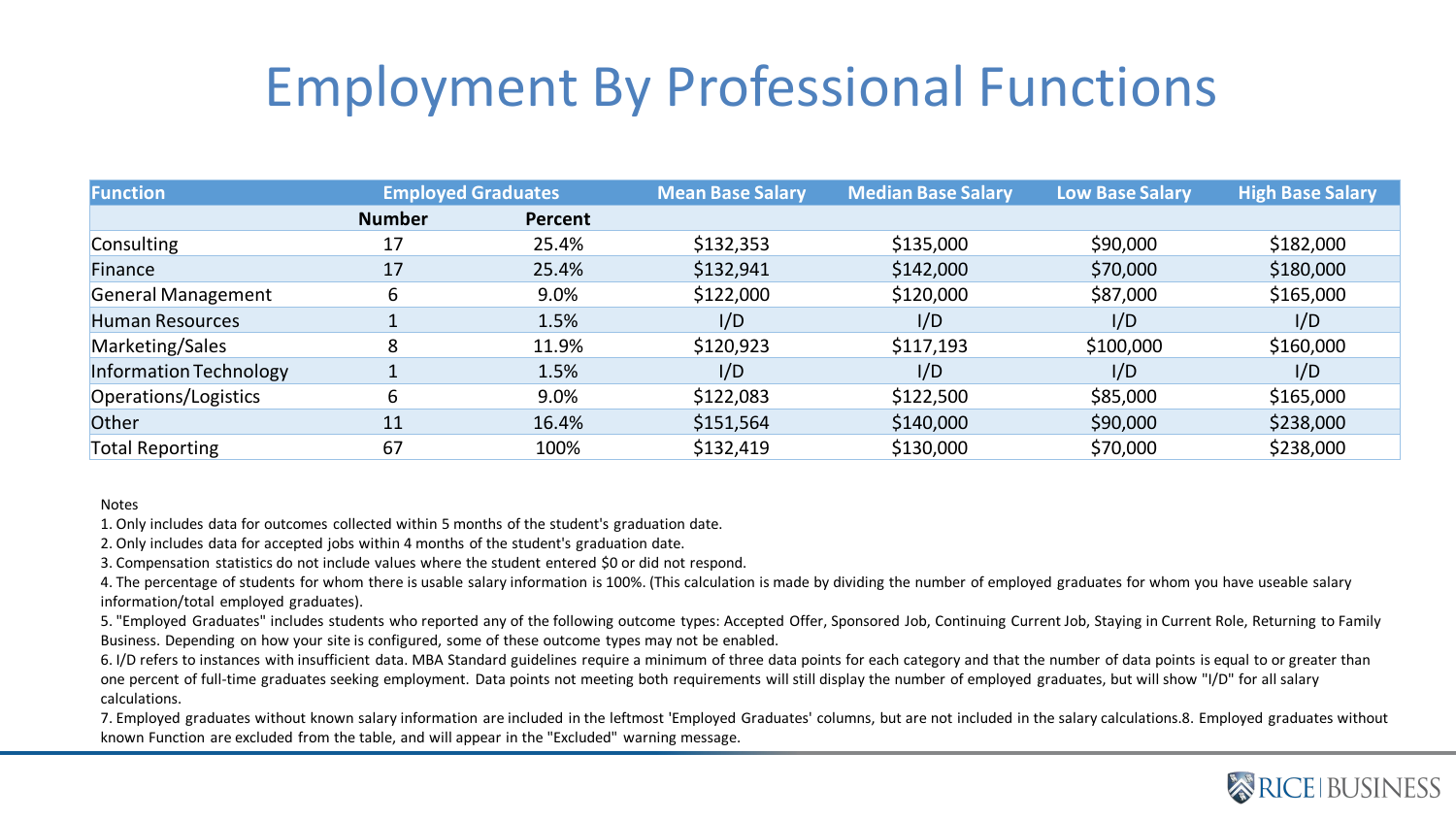#### World Region Breakdown

| <b>Region</b>                 | <b>Employed Graduates</b> |         | <b>Mean Base Salary</b> | <b>Median Base Salary</b> | <b>Low Base Salary</b> | <b>High Base Salary</b> |
|-------------------------------|---------------------------|---------|-------------------------|---------------------------|------------------------|-------------------------|
|                               | <b>Number</b>             | Percent |                         |                           |                        |                         |
| Africa                        |                           | 0%      | I/D                     | I/D                       | I/D                    | I/D                     |
| Asia                          |                           | 0%      | I/D                     | I/D                       | I/D                    | I/D                     |
| Europe                        |                           | 0%      | I/D                     | I/D                       | I/D                    | I/D                     |
| Latin America & the Caribbean |                           | 0%      | I/D                     | I/D                       | I/D                    | I/D                     |
| North America                 | 65                        | 100%    | \$132,417               | \$130,000                 | \$70,000               | \$238,000               |
| Oceania                       |                           | 0%      | I/D                     | I/D                       | I/D                    | I/D                     |
| <b>Total Reporting</b>        | 65                        | 100%    | \$132,417               | \$130,000                 | \$70,000               | \$238,000               |

#### Notes

1. Only includes data for outcomes collected within 5 months of the student's graduation date.

2. Only includes data for accepted jobs within 4 months of the student's graduation date.

3. Compensation statistics do not include values where the student entered \$0 or did not respond.

4. The percentage of students for whom there is usable salary information is 100%. (This calculation is made by dividing the number of employed graduates for whom you have useable salary information/total employed graduates).

5. "Employed Graduates" includes students who reported any of the following outcome types: Accepted Offer, Sponsored Job, Continuing Current Job, Staying in Current Role, Returning to Family Business. Depending on how your site is configured, some of these outcome types may not be enabled.

6. I/D refers to instances with insufficient data. MBA Standard guidelines require a minimum of three data points for each category and that the number of data points is equal to or greater than one percent of full-time graduates seeking employment. Data points not meeting both requirements will still display the number of employed graduates, but will show "I/D" for all salary calculations.

7. Employed graduates without known salary information are included in the leftmost 'Employed Graduates' columns, but are not included in the salary calculations.

8. Employed graduates without known Region are excluded from the table, and will appear in the "Excluded" warning message.

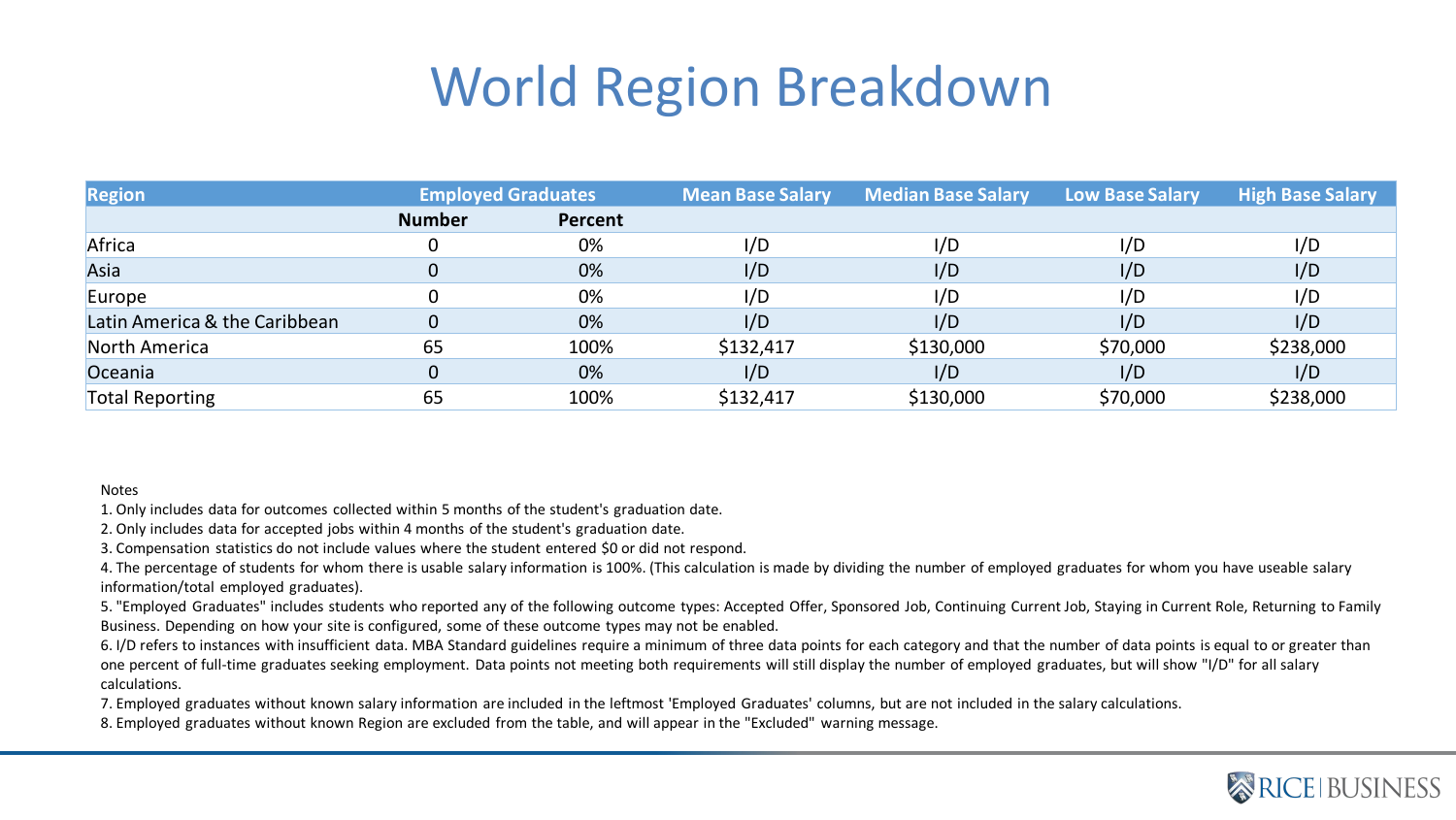### Compensation by Region: North America

| <b>North American Sub-regions</b> | <b>Employed Graduates</b> |         | <b>Mean Base Salary</b> | <b>Median Base Salary</b> | <b>Low Base Salary</b> | <b>High Base Salary</b> |
|-----------------------------------|---------------------------|---------|-------------------------|---------------------------|------------------------|-------------------------|
|                                   | <b>Number</b>             | Percent |                         |                           |                        |                         |
| United States:                    |                           |         |                         |                           |                        |                         |
| Mid-Atlantic                      |                           | 4.6%    | \$133,333               | \$130,000                 | \$120,000              | \$150,000               |
| Midwest                           | 0                         | 0%      | I/D                     | I/D                       | I/D                    | I/D                     |
| Northeast                         |                           | 1.5%    | I/D                     | I/D                       | I/D                    | I/D                     |
| South                             |                           | 4.6%    | \$116,667               | \$115,000                 | \$110,000              | \$125,000               |
| Southwest                         | 58                        | 89.2%   | \$133,484               | \$135,000                 | \$70,000               | \$238,000               |
| West                              | 0                         | 0%      | I/D                     | I/D                       | I/D                    | I/D                     |
| <b>Total North America</b>        | 65                        | 100%    | \$132,417               | \$130,000                 | \$70,000               | \$238,000               |

#### Notes

1. Only includes data for outcomes collected within 5 months of the student's graduation date.

2. Only includes data for accepted jobs within 4 months of the student's graduation date.

3. Compensation statistics do not include values where the student entered \$0 or did not respond.

4. The percentage of students for whom there is usable salary information is 100%. (This calculation is made by dividing the number of employed graduates for whom you have useable salary information/total employed graduates).

5. "Employed Graduates" includes students who reported any of the following outcome types: Accepted Offer, Sponsored Job, Continuing Current Job, Staying in Current Role, Returning to Family Business. Depending on how your site is configured, some of these outcome types may not be enabled.

6. I/D refers to instances with insufficient data. MBA Standard guidelines require a minimum of three data points for each category and that the number of data points is equal to or greater than one percent of full-time graduates seeking employment. Data points not meeting both requirements will still display the number of employed graduates, but will show "I/D" for all salary calculations.

7. Employed graduates without known salary information are included in the leftmost 'Employed Graduates' columns, but are not included in the salary calculations.

8. Employed graduates without known North American Sub-regions are excluded from the table, and will appear in the "Excluded" warning message.

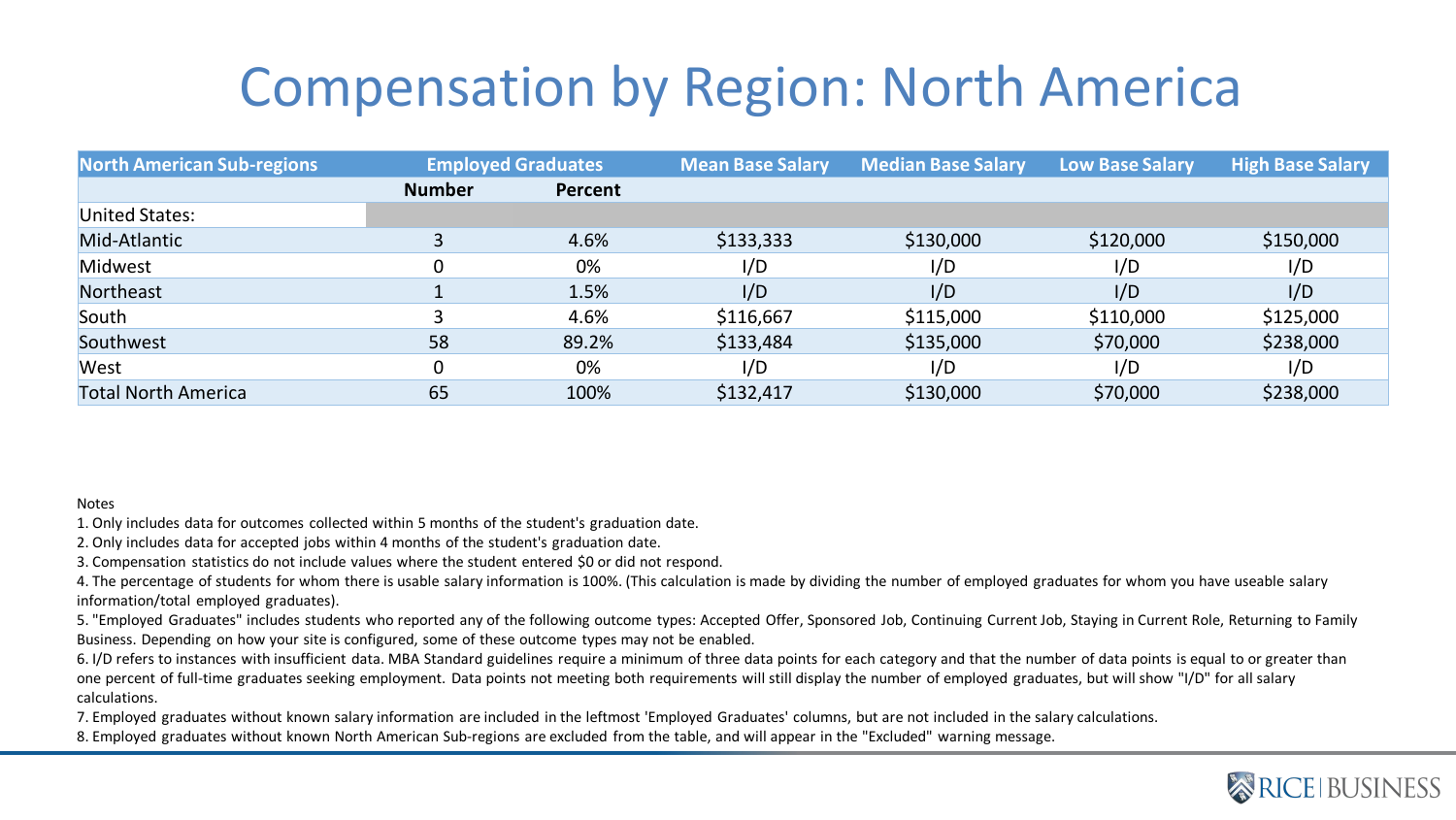### Employment by Professional Experience

| <b>Years of Professional Experience</b> |               | <b>Employed Graduates</b> | <b>Mean Base Salary</b> | <b>Median Base Salary</b> | <b>Low Base Salary</b> | <b>High Base Salary</b> |
|-----------------------------------------|---------------|---------------------------|-------------------------|---------------------------|------------------------|-------------------------|
|                                         | <b>Number</b> | Percent                   |                         |                           |                        |                         |
| $0-3$ years                             |               | 4.5%                      | \$129.795               | \$125,000                 | \$114.386              | \$150,000               |
| 4-7 years                               | 35            | 52.2%                     | \$122,963               | \$120,000                 | \$70,000               | \$190,000               |
| $8-12$ years                            | 25            | 37.3%                     | \$137,280               | \$140,000                 | \$85,000               | \$238,000               |
| 13-20 years                             |               | 6.0%                      | \$186.750               | \$181,000                 | \$165,000              | \$220,000               |
| Over 20 years                           |               | 0%                        | I/D                     | I/D                       | I/D                    | I/D                     |

#### Notes

1. Only includes data for outcomes collected within 5 months of the student's graduation date.

2. Only includes data for accepted jobs within 4 months of the student's graduation date.

3. Compensation statistics do not include values where the student entered \$0 or did not respond.

4. The percentage of students for whom there is usable salary information is 100%. (This calculation is made by dividing the number of employed graduates for whom you have useable salary information/total employed graduates).

5. "Employed Graduates" includes students who reported any of the following outcome types: Accepted Offer, Sponsored Job, Continuing Current Job, Staying in Current Role, Returning to Family Business. Depending on how your site is configured, some of these outcome types may not be enabled.

6. I/D refers to instances with insufficient data. MBA Standard guidelines require a minimum of three data points for each category and that the number of data points is equal to or greater than one percent of full-time graduates seeking employment. Data points not meeting both requirements will still display the number of employed graduates, but will show "I/D" for all salary calculations.

7. Employed graduates without known salary information are included in the leftmost 'Employed Graduates' columns, but are not included in the salary calculations.

8. Employed graduates without known Years of Professional Experience are excluded from the table, and will appear in the "Excluded" warning message.

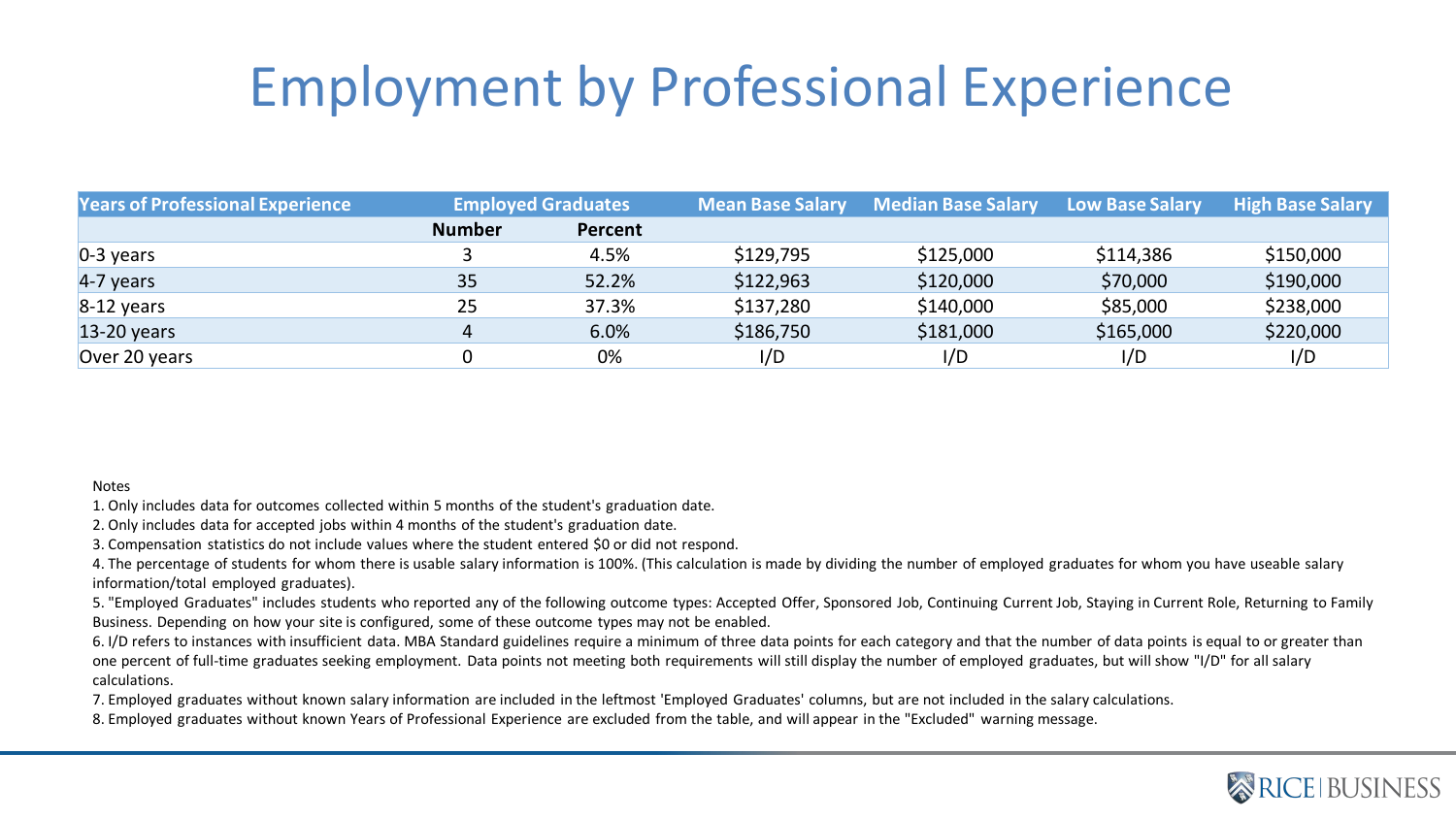#### Compensation Report

| <b>Base Salary</b>                                                                                   |                                     |                                                                      |             |               |          |           |  |  |
|------------------------------------------------------------------------------------------------------|-------------------------------------|----------------------------------------------------------------------|-------------|---------------|----------|-----------|--|--|
|                                                                                                      | <b>Number Reporting Base Salary</b> | Percent Reporting Base Salary(1)                                     |             |               |          |           |  |  |
|                                                                                                      | <b>Information</b>                  | <b>Information</b>                                                   | Mean        | <b>Median</b> | Low      | High      |  |  |
| <b>Total Reporting Base Salary</b>                                                                   | 67                                  | 100%                                                                 | \$132,419   | \$130,000     | \$70,000 | \$238,000 |  |  |
| (1) Divides number of students reporting Base Salary by the number of                                |                                     |                                                                      |             |               |          |           |  |  |
| students reporting accepting a position.                                                             |                                     |                                                                      |             |               |          |           |  |  |
|                                                                                                      |                                     |                                                                      |             |               |          |           |  |  |
| <b>Signing/Starting Bonus</b>                                                                        |                                     |                                                                      |             |               |          |           |  |  |
|                                                                                                      |                                     | Number Reporting Signing/Starting Percent Reporting Signing/Starting |             |               |          |           |  |  |
|                                                                                                      | <b>Bonus Information</b>            | <b>Bonus(2) Information</b>                                          | <b>Mean</b> | Median        | Low      | High      |  |  |
| <b>Total Reporting Signing/Starting</b>                                                              |                                     |                                                                      |             |               |          |           |  |  |
| <b>Bonus</b>                                                                                         | 28                                  | 41.8%                                                                | \$25,967    | \$23,750      | \$5,000  | \$60,000  |  |  |
| (2) Divides number of students reporting useable Signing/Starting Bonus information by the number of |                                     |                                                                      |             |               |          |           |  |  |
| students providing base salary information.                                                          |                                     |                                                                      |             |               |          |           |  |  |

#### Notes

1. Only includes data for outcomes collected within 5 months of the student's graduation date.

2. Only includes data for accepted jobs within 4 months of the student's graduation date.

3. Compensation statistics do not include values where the student entered \$0 or did not respond.

4. The percentage of students for whom there is usable salary information is 100%. (This calculation is made by dividing the number of employed graduates for whom you have useable salary information/total employed graduates).

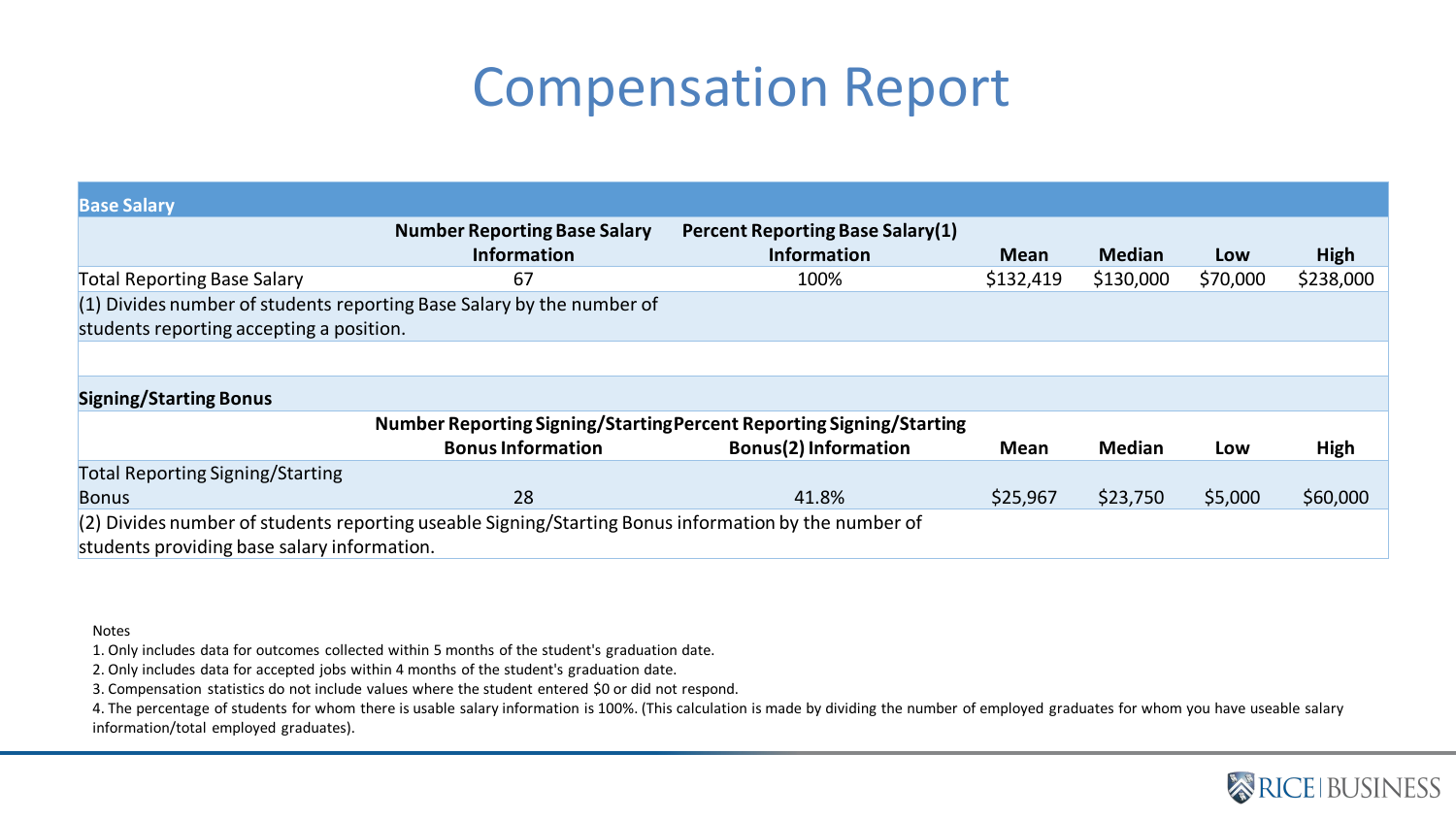### Primary Source of Current/Accepted Position

|                                           | In-Person | <b>Online</b> | <b>Hybrid</b> | Total |
|-------------------------------------------|-----------|---------------|---------------|-------|
| School Related / Alumni Network           |           |               |               |       |
| Current / Former Employer                 | 16        |               |               | 16    |
| Executive Search Firm / Headhunter        |           |               |               |       |
| <b>School Posting/Recruiting Activity</b> | 27        |               |               |       |
| Graduate's Own Network                    | 12        |               |               |       |
| <b>External Job Posting</b>               |           |               |               |       |
| Other                                     |           |               |               |       |
| Total                                     |           |               |               |       |

Notes

1. Only includes data for outcomes collected within 5 months of the student's graduation date.

2. Only includes data for accepted jobs within 4 months of the student's graduation date.

3. Employed graduates without known Primary Source of Current/Accepted Position are excluded from the table, and will appear in the "Excluded" warning message.

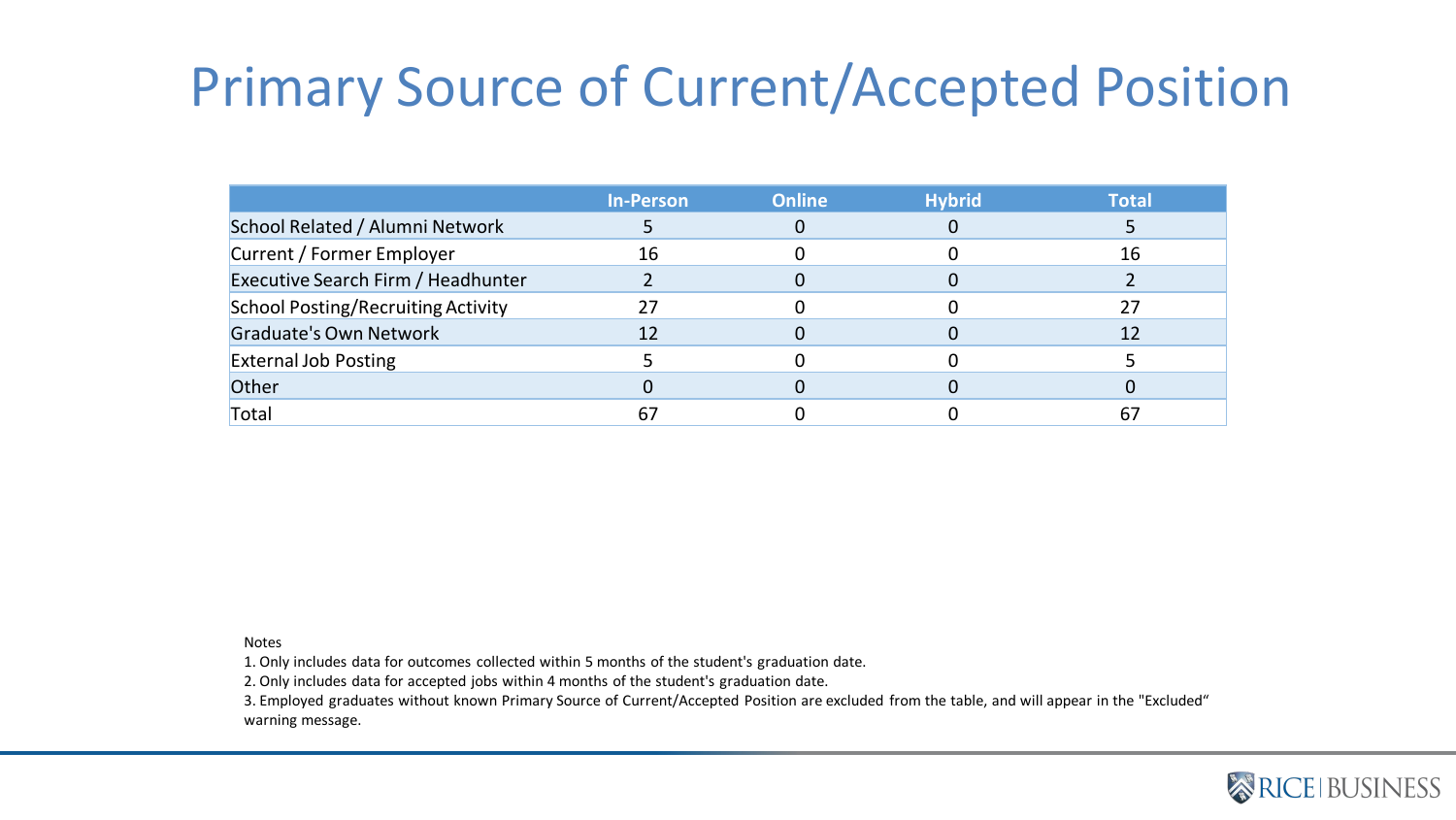### Classifying Employment Change

|           | <b>In-Person</b>               |                                 |  |  |  |
|-----------|--------------------------------|---------------------------------|--|--|--|
|           | <b>Number Reporting Change</b> | <b>Percent Reporting Change</b> |  |  |  |
| Company   | 14                             | 20.9%                           |  |  |  |
| Level     | 41                             | 61.2%                           |  |  |  |
| Function  | 8                              | 11.9%                           |  |  |  |
| Industry  | 6                              | 9.0%                            |  |  |  |
| Geography | 4                              | 6.0%                            |  |  |  |

Notes

1. Only includes data for outcomes collected within 5 months of the student's graduation date.

2. Only includes data for accepted jobs within 4 months of the student's graduation date.

3. Graduates are included in this table by comparing their job reported in the "Job at start of program" job phase to a qualifying post graduation outcome (see criteria for "Employed" category on Table 1).

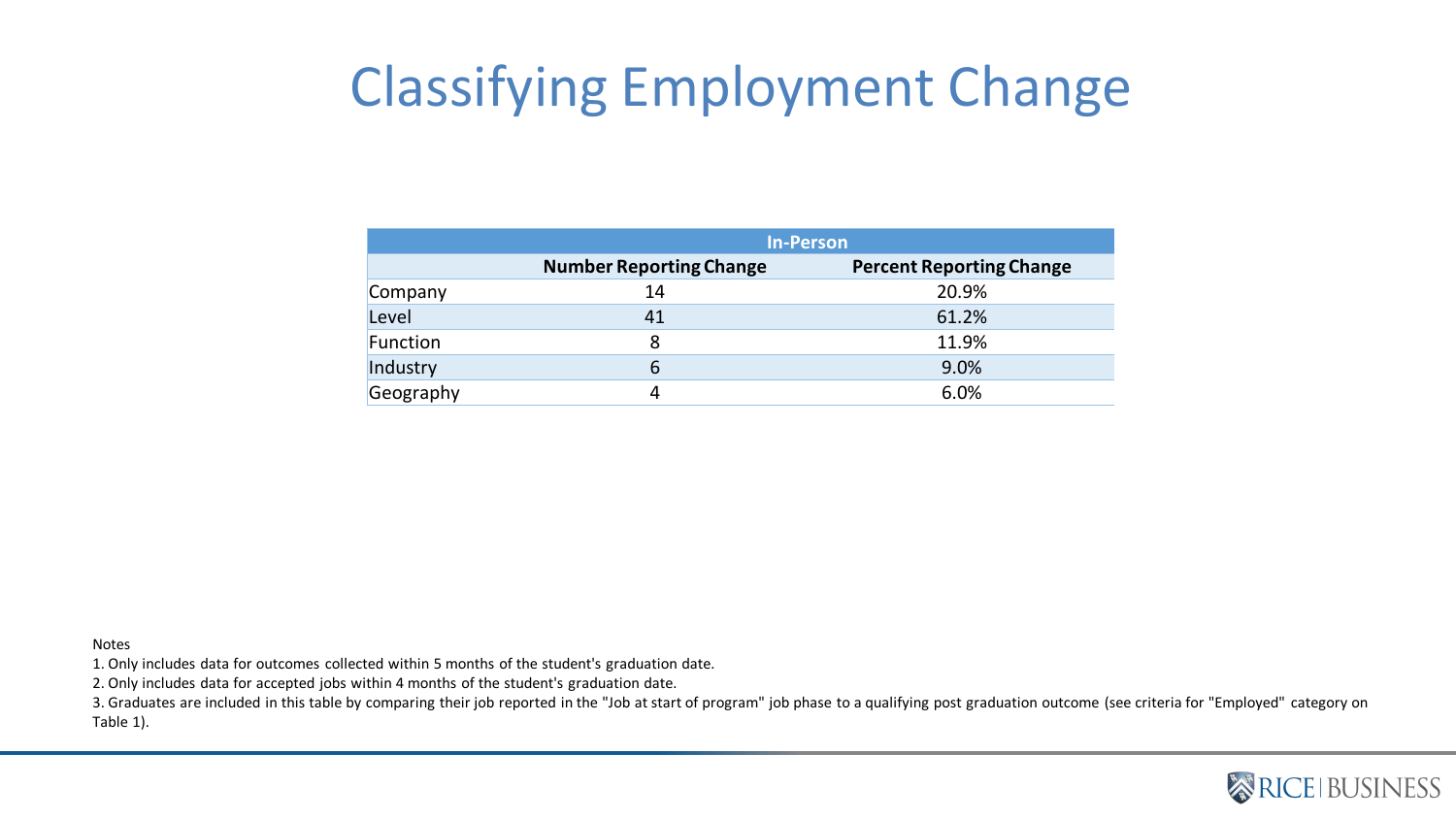### Job Change by Industry

| Industry                                     | <b>Start of MBA</b> |         | <b>Four Month Post MBA</b> |         |
|----------------------------------------------|---------------------|---------|----------------------------|---------|
|                                              | <b>Number</b>       | Percent | <b>Number</b>              | Percent |
| Consulting                                   |                     | 13.0%   | 15                         | 22.4%   |
| <b>Consumer Packaged Goods</b>               |                     | 4.3%    |                            | 3.0%    |
| Energy                                       | 10                  | 43.5%   | 21                         | 31.3%   |
| <b>Financial Services</b>                    | 3                   | 13.0%   | 10                         | 14.9%   |
| Healthcare (Including Products and Services) |                     | 8.7%    | 6                          | 9.0%    |
| Manufacturing                                |                     | 4.3%    | 4                          | 6.0%    |
| Other                                        |                     | 4.3%    |                            | 4.5%    |
| Technology                                   |                     | 8.7%    | 6                          | 9.0%    |

Notes

1. Only includes data for outcomes collected within 5 months of the student's graduation date.

2. Only includes data for accepted jobs within 4 months of the student's graduation date.

3. Graduates are included in this table by comparing their job reported in the "Job at start of program" job phase to a qualifying post graduation outcome (see criteria for "Employed" category on Table 1).

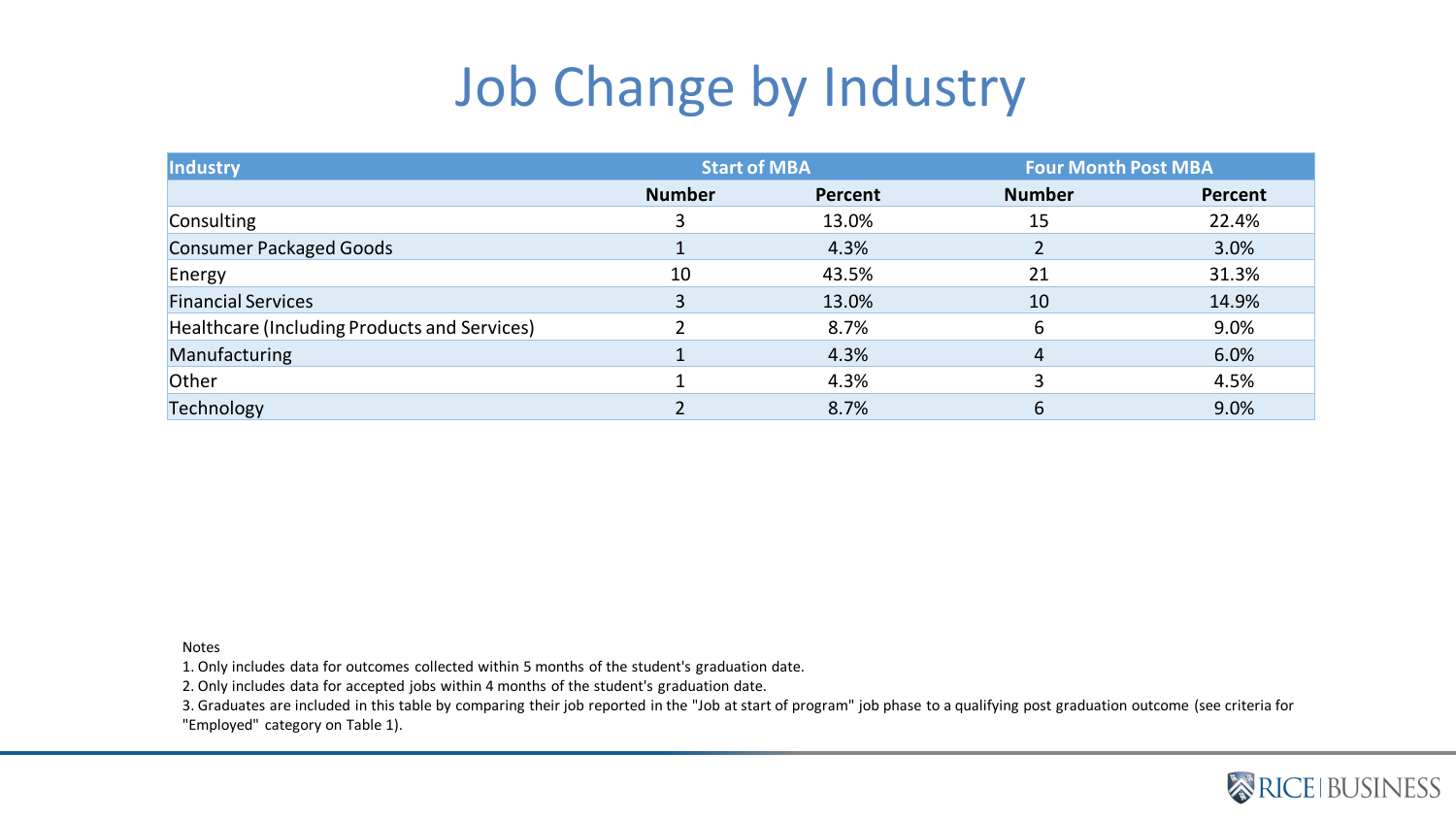### Job Change by Function

| <b>Function</b>        | <b>Start of MBA</b> |         | <b>Four Month Post MBA</b> |         |  |
|------------------------|---------------------|---------|----------------------------|---------|--|
|                        | <b>Number</b>       | Percent | <b>Number</b>              | Percent |  |
| Consulting             |                     | 8.7%    | 17                         | 25.4%   |  |
| Finance/Accounting     |                     | 21.7%   | 17                         | 25.4%   |  |
| General Management     | ำ                   | 8.7%    | 6                          | 9.0%    |  |
| <b>Human Resources</b> |                     | 4.3%    |                            | 1.5%    |  |
| Information Technology | 0                   | 0.0%    |                            | 1.5%    |  |
| Marketing/Sales        |                     | 21.7%   | 8                          | 11.9%   |  |
| Operations/Logistics   |                     | 8.7%    | 6                          | 9.0%    |  |
| Other                  | 6                   | 26.1%   | 11                         | 16.4%   |  |

Notes

1. Only includes data for outcomes collected within 5 months of the student's graduation date.

2. Only includes data for accepted jobs within 4 months of the student's graduation date.

3. Graduates are included in this table by comparing their job reported in the "Job at start of program" job phase to a qualifying post graduation

outcome (see criteria for "Employed" category on Table 1).